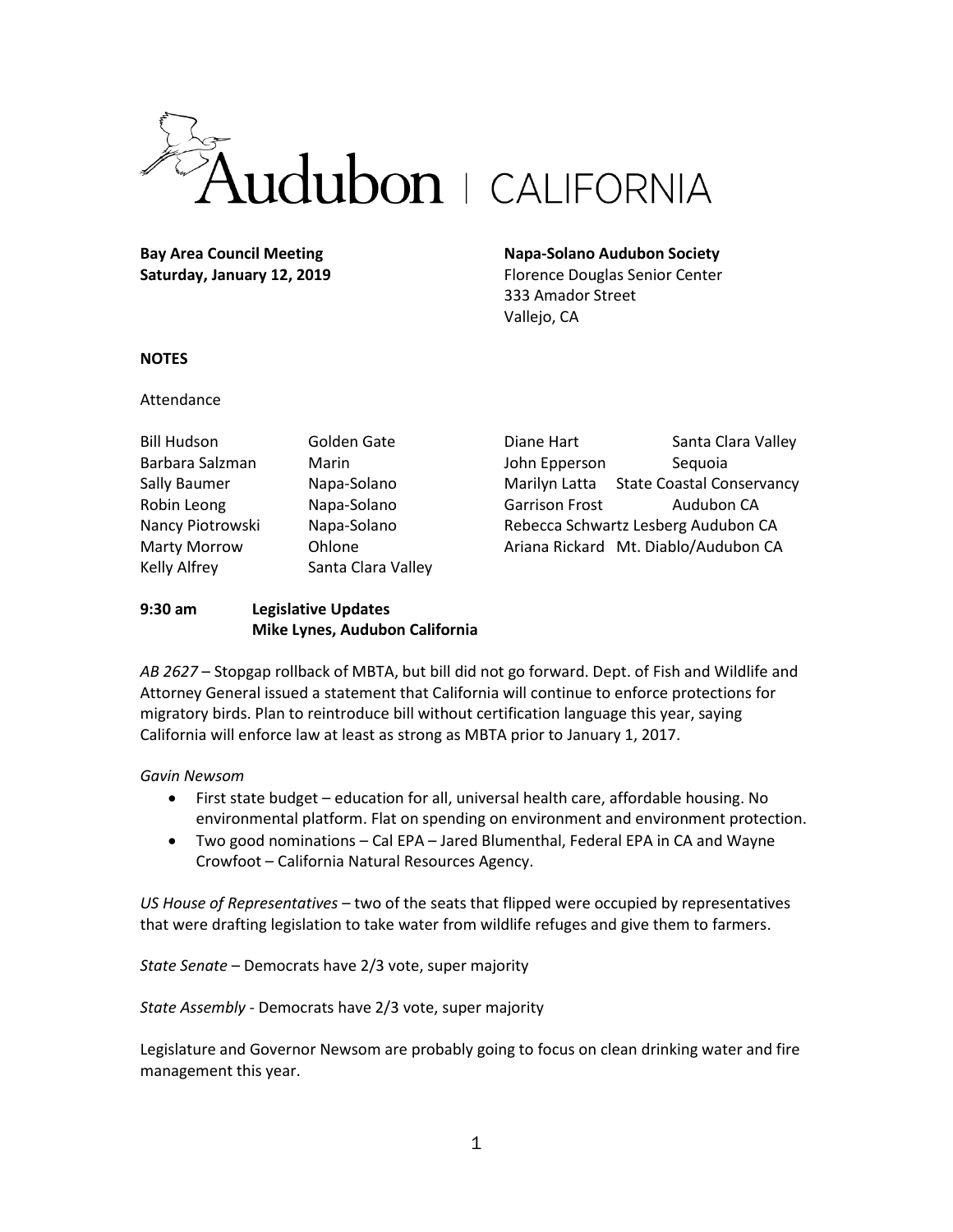*Border Wall* – Audubon opposed to it. Deferring to our national colleagues on national issues.

*SB 1* – back stop bill to protect endangered species under the California Endangered Species Act if federal ESA is gone or enforcement is reduced.

# **2019 legislative priorities**

Working on state budget for better environmental funding Fire management to include conservation management Clean drinking water MBTA bill SB 1 Other priorities: Greenhouse gas reductions and wildlife corridors

## **10:00am SF Estuary Invasive Spartina Project Marilyn Latta, State Coastal Conservancy**

Visit California Coastal Conservancy website a[t https://scc.ca.gov/](https://scc.ca.gov/) and sign up for their email list to receive updates on grants.

Native species – Native Pacific Cordgrass, important tidal marsh species. Very productive habitat. Annual grass. Dies off.

Four species of invasive spartina – *Spartina alterniflora* – East Coast species planted by Army Corps in 1970s, *Spartina patens*, *Spartina densiflora, Spartina anglica*

Marilyn Latta, Project Manager State Coastal Conservancy 510-286-4157 1515 Clay St., 10<sup>th</sup> Floor Oakland CA 94612-1401 [marilyn.latta@scc.ca.gov](mailto:marilyn.latta@scc.ca.gov)

### **11:00am Chapter Reports and CBC updates**

### *Sequoia*

70 year anniversary this year. Chapter founded in 1949. Currently updating t-shirts and hats.

Considering hiring an Executive Director.

Two CBCs – Crystal Springs 184 and Ano Nuevo 173 species. Great weather for both of them.

*Santa Clara Valley*

Ralph Schardt, Executive Director, is retiring and moving to New Mexico. Job posting is on website.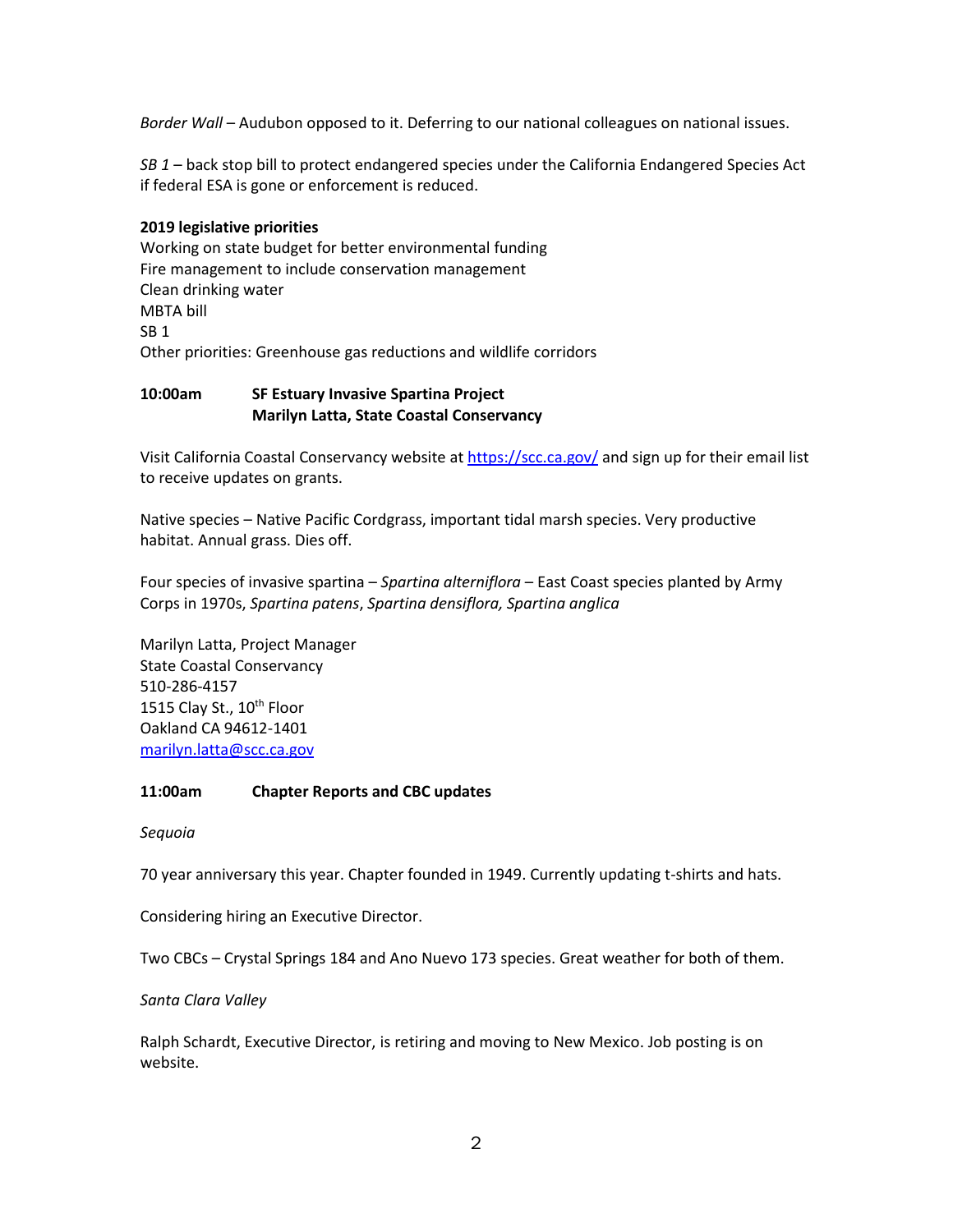Audubon Naturalists training for high school kids. 10 students. July 15 – 23. Every day from 9am – 2pm. \$175 for members \$225 for non-members. Students are now participating in other events with SCVAS.

CBC for kids for the first time in 2018, plan to do it again. 12 people participated.

#### *Marin*

Recently purchased Black Point, 2.5 acres. The chapter owns or manages 500 acres spread around the Bay.

Anchor outs – consultants will produce a work plan with an evaluation system. Alternatives to where anchors out should go. The anchor outs are impacting eelgrass.

Three counts – co sponsor with Point Reyes.

#### *Ohlone*

Conservation – primary focus. Two conservation directors. East Chair and South Bay Chair. Currently looking for a third person to handle San Leandro and Castro Valley.

San Leandro Marina is considering doing major renovation to include ferry services.

Education – Education Coordinator rather than Education Chair. Scholarship funds – no takers.

#### *Golden Gate*

Two CBCs – East Bay – four year running. Biggest participation 250 people. 170 species.

Lake Merritt rotary nature center – Oakland is reviving it. Classes there this spring.

Adult classes – six total, all full. Primarily in East Bay, some are in SF.

Osprey cam – two years running. Local paper article covering story.

Reviving bird-a-thon this year. 29 trips, spread over two months. Weekend trip to see Greater Sage-Grouse. Goal is to raise \$60,000 this year.

Alameda - fourth city to adopt bird-safe buildings. Took two years to pass. SF 1st, Oakland - 2013 and Richmond. In building codes – new construction over 30 feet high. Put in glass that birds can see. No search lights or anything. Guidelines from American Bird Conservancy.

Centennial exhibit is now at Lafayette Library.

### *Napa-Solano*

Education – big priorities. Scholarships to high school seniors, have to be going into environmental studies for college. From memorial fund.